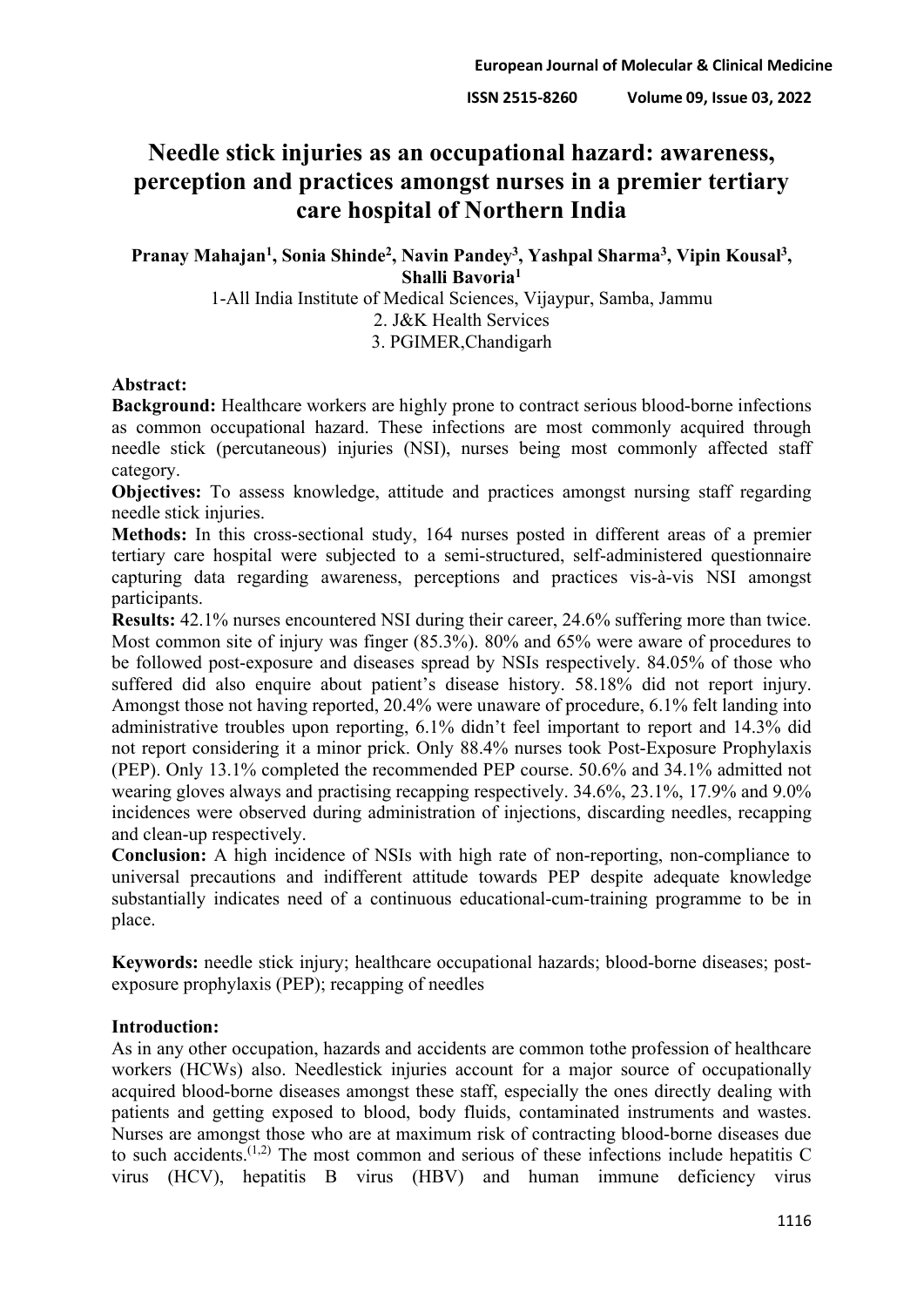#### **ISSN 2515-8260 Volume 09, Issue 03, 2022**

(HIV)amongstover 20 blood-borne pathogens. Overall fraction of infection with these three viruses amongst HCWs which is attributable to occupational percutaneous injuries has been shown to be upto 39%, 37% and  $4.4\%$ .<sup>(3–6)</sup>Such incidences need to be mitigated as they can harm the physical and psychological health of workers, besides posing undesirable burden on the healthcare system either directly through expenditure on investigations, Post-Exposure Prophylaxis (PEP) and treatment costs or indirectly in the form of absenteeism and loss of man-days. $(7-9)$  Many steps have been devisedand regulations put in place to prevent NSIs and reduce number of exposures in healthcare setups. These protection measures and infection control plans primarilyfocus on mechanisms like establishingstandard operative procedures for handling and disposal of potentially contaminated sharps, adopting measures like universal precautions, prescribing use of personal protective equipment (PPE), PEP protocols, vaccinations, accident reporting and medical surveillance, engineering interventions like safety devices and needleless systems and continuous education and training of healthcare staff vis-à-vis NSIs.<sup> $(1,10-17)$ </sup>Despite all the measures, the incidence of NSIs has remained high across the globe and NSIs have been the commonest occupational hazard amongst healthcare workers.<sup> $(7,18-21)$ </sup>Moreover, researchers have foundas high as 75% of such incidences not being reported due to varied reasons.<sup> $(22-24)$ </sup>In a study conducted by Indian Clinical Epidemiology Network (CLEN), they have projected that NSI prevalence in Indian healthcare setup could be as high as 2.4% of the total injections given in a year. Negligible reporting has however led to an underestimation of the incidence of NSIs in the country.(25) Hence it becomes imperative that all healthcare workers must actively report NSIs and take proper PEP. They must be well versant with the main aspects like preventive measures, mechanism of reporting, PEP and treatment consequent to NSIs and must be continuously trained for the same. This study was conducted to assess the knowledge, attitude and practices regarding NSIs amongst the most vulnerable section i.e. the nursing staff in Post Graduate Institute of Medical Education and Research (PGIMER) Chandigarh, a premier tertiary healthcare institute of Northern India.

## **Materials and Methods:**

This cross-sectional, questionnaire-based study was conducted in 1948 bedded hospitals of PGIMER Chandigarh.Approvalsfrominstitutional ethics committee and after obtaining written informed consent from each participant, nurses posted in six broadly classified areas of the hospital where procedures like injection, intravenous cannulation etc. are commonly performed viz. Emergency, Advanced Trauma Centre, Indoors, Intensive Care Unit (ICU), Operation Theatre (OT) and Out-Patient Department (OPD) were subjected to a questionnaire. Amongst the total population of nurses posted in these areas over the study period, a sample size of 164 nurses was derived using online sampling tools (a confidence interval of 10 and confidence level of 99% was used). Participants were enrolled using proportionate stratified random sampling technique from each of the six areas and from all four grades of nursing staff viz. Deputy Nursing Superintendent (DNS), Assistant Nursing Superintendent (ANS), Grade I and Grade II. The study tool used in this study was a 25 instrument, semi-structured, self-administered questionnaire capturing data on awareness, perceptions and practices regarding NSIs amongst participating nurses. It consisted of dichotomous, multiple choice and unstructured questions. All those nursing officers who consented to participate were considered in the study. The collected data from these questionnaires was compiled using Microsoft Office Excel and analyzed using SPSS version 20 software. Measurement data was presented using mean values  $\pm$  standard deviations while categorical data was summarized as counts and percentage. Unpaired t-test and ANOVA were used as the test of significance. All the tests were two sided and a level of  $\alpha = 0.05$  was taken as significant.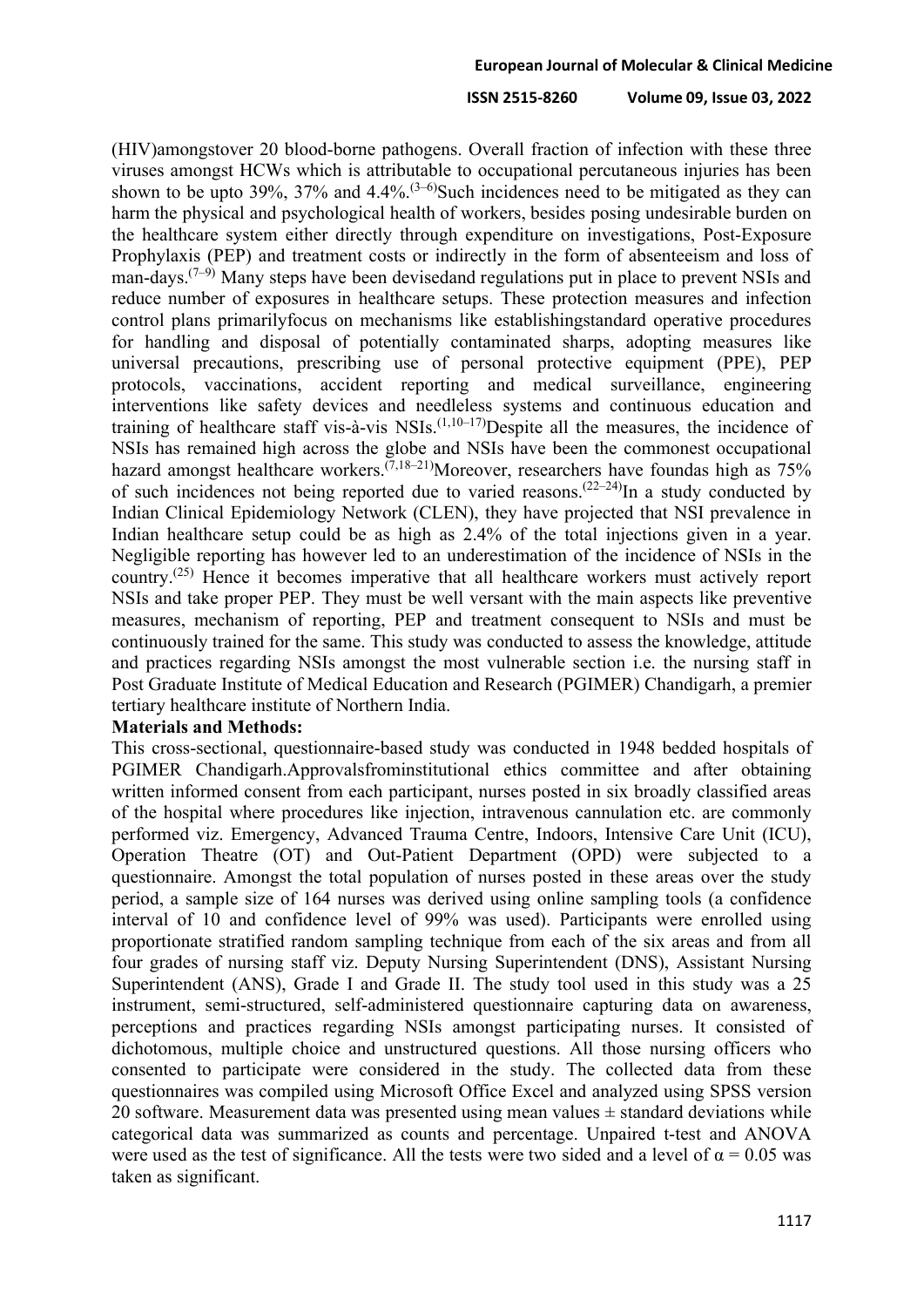# **Results:**

*Demographic profile of participants*: Out of a total 164 participating nurses, 127(77.4%) were female and 37(22.6%) were male. The proportion of participating DNS/ANS (administrative in-charges), Grade I and Grade II was nil, 1.2%, 23.3%, 75.5% respectively. 35.4% were diploma holders, 54.3% were graduate &7.9% were having postgraduate qualifications. The minimum age of nurses included in the study was 20 years & maximum 56 years. Mean age was 33.19 years with a S.D. of  $\pm$  7.96 years. The participants were having a minimum experience of 6 months and a maximum of 35 years with mean of  $10.08 \pm 7.52$ years.



|              | N              | <b>Minimum</b> | <b>Maximum</b> | <b>Sum</b> | Mean  | Std.             | P Value |
|--------------|----------------|----------------|----------------|------------|-------|------------------|---------|
|              |                |                |                |            |       | <b>Deviation</b> |         |
| Male         | 37             | 13             | 20             | 629        | 17.00 | 1.986            | 0.374   |
| female       | 127            | 11             | 20             | 2197       | 17.30 | 1.738            |         |
| grade1       | 38             | 14             | 20             | 659        | 17.34 | 1.547            |         |
| grade2       | 123            | 11             | 20             | 2113       | 17.18 | 1.873            | 0.540   |
| Ans          | $\overline{2}$ | 17             | 20             | 37         | 18.50 | 2.121            |         |
| <b>Diplo</b> | 58             | 11             | 20             | 988        | 17.03 | 1.946            |         |
| Grad         | 89             | 11             | 20             | 1536       | 17.26 | 1.774            | 0.524   |
| Pg           | 13             | 15             | 20             | 232        | 17.85 | 1.405            |         |

**Table 1: Socio-demographic characteristics of participants**

*Knowledge, attitude and practices scores*: 65% of nurses had correct knowledge of diseases spread by NSIs. 51.8% nurses had knowledge about transmission rates of HIV following NSI. Overall, 92.7% participants (83.8% amongst males& 95.3% amongst females) were aware of the existence of hospital policy vis-a-vis reporting NSIs. 80% nurses were aware of procedures to be followed post NSI. 83.8% male nurses & 95.3% female nurses were aware of the person to be contacted in the hospital post NSI.

34.1% nurses were indulging in the practice of re-capping of needles. Only 50.6% nurses admitted to wearing gloves. 42.1% nurses encountered NSI during their career. A decreased incidence of NSI was seen with experience. 42.2% nurses had NSI once, 14.4% nurses had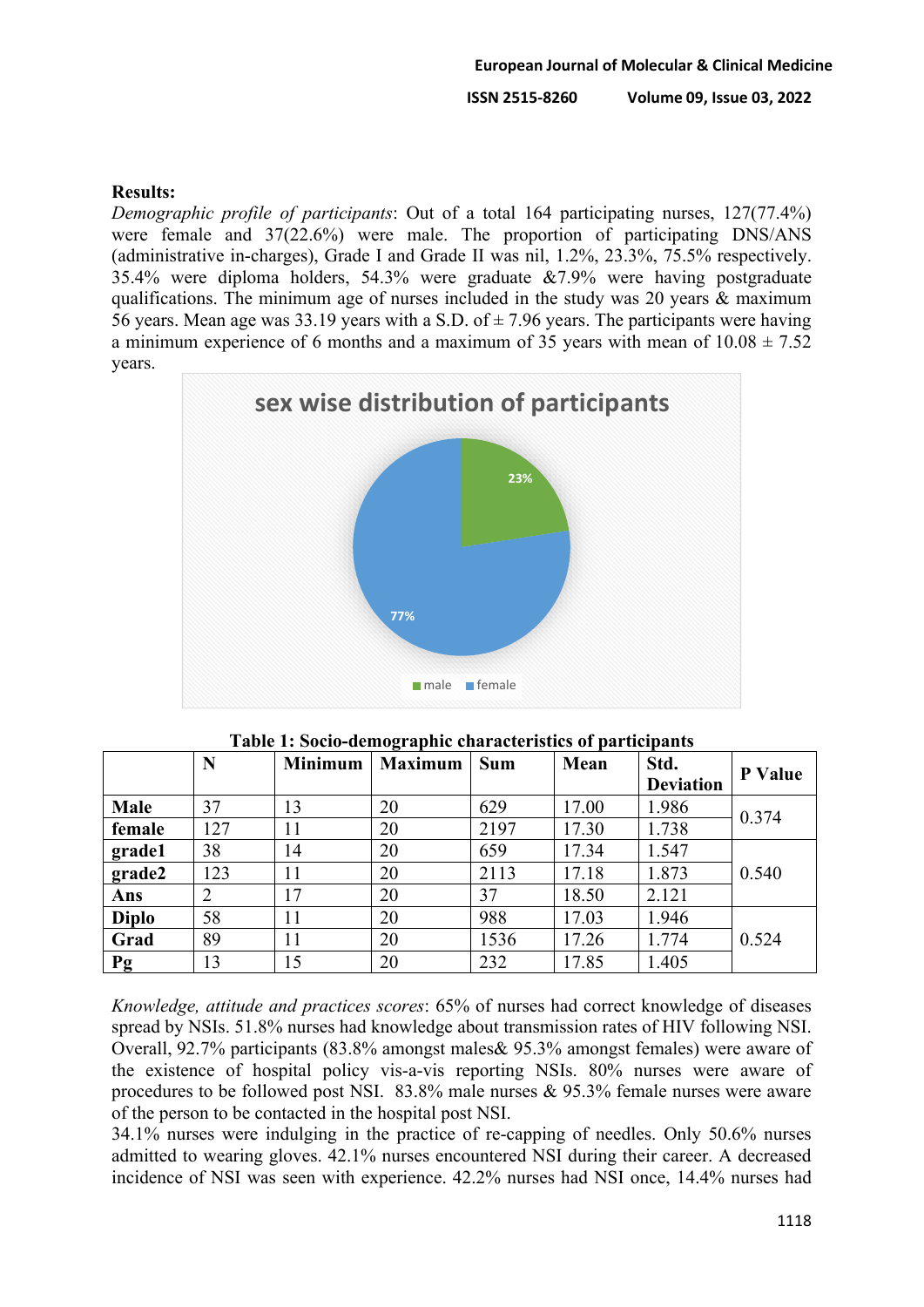## **ISSN 2515-8260 Volume 09, Issue 03, 2022**

NSIs twice, 24.6% nurses had NSIs more than twice, &18.8% nurses did not remember. Out of the total incidences of NSIs, 35.8% occurred in wards, 28.4% in emergency area, 9.9% in OPDs, 16.0% in I.C.U & 9.9 % in O.T. 84.05 % nurses of those suffering NSIs enquired about the patient's disease history. Out of the total incidences of NSIs, 34.6% were encountered during administration of injections, 7.7% during manipulation of I.V. line, 17.9% during recapping, 23.1% during discarding needle,9.0% during clean-up and 7.7% in other situations. 10.7% incidences of NSI were in the palm, 85.3% in fingers, 2.7% in arm and 1.3% in other parts of the body. 58.18% nurses did not report Needle Stick Injuries.

The reasons cited for not reporting NSIs were as follows: 20.4% of nurses were unaware of reporting procedure post NSI,26.5% assumed patients did not have HIV or Hepatitis, 4.1% didn't get time to report, 2% were concerned about their confidentiality, 6.1% felt they might get into administrative trouble on reporting, 6.1% felt it was not important to report NSIs and 14.3% did not report considering the prick as minor. 20.4% cited other reasons.

Only 88.4% of those suffering NSI had taken Post Exposure Prophylaxis.55.5% of participating nurses were unaware of where to get PEP. 51.8% of nurses did not consider PEP necessary while 3.7 nurses felt it was not available in the hospital. 48.1 nurses said that they were told by others that PEP was not required. Only 13.1% of nurses suffering NSI completed the recommended PEP course. 59.4% nurses felt that they did not get adequate psychological support from the hospital.

# **Discussion:**

Earlier research has sufficiently indicated that occupational surveillance to assess and monitor NSIs and practice of following set protocols such as standard precautions and standard operative procedures is effective in preventing occupational incidence of bloodborne infections.<sup> $(9,12,14,26,27)$ </sup>The awareness of healthcare staff regarding major aspects of NSIs, their attitude and practice of following the set procedures plays a crucial role in avoiding the preventable NSIs.(9)

In this study, we observed that on  $2/3^{rd}$  (65%) participating nurses at PGIMER Chandigarh had adequate knowledge about diseases that can be transmitted through NSIs. Only about half (51.8%) the participants could correctly tell transmission probability of diseases like HIV post exposure. Zafar et al.<sup>(28)</sup>have observed that about 90% of NSIs occur amongst nurses working is areas with deficient in resources and training and thereby low level of knowledge about the topic. Norsayani et al.<sup>(19)</sup> and Patel et al.<sup>(25)</sup> have observed high level of knowledge regarding blood-borne diseases transmitted through NSIs amongst medical students. It is evident that continuous medical education regarding the subject keeps healthcare worker's knowledge updated as most of the nurses who could not answer these basic questions had not underwent any training/educational session since long. Continuous teaching and training sessions must be organized to keep the staff updated about the topic.

We observed that 92.7% participants were aware of the hospital policy regarding reporting of NSIs which was quite higher than that observed by Kakizaki et al.<sup> $(29)$ </sup> $(80.4%)$  in tertiary care hospitals of Mongolia. Wilburn et al.<sup>(12)</sup> and Sharma et al.<sup>(30)</sup> have demonstrated and emphasized on the importance of awareness regarding hospital policies in prevention, control and reducing harmful sequel of NSIs amongst healthcare workers. About 20% participants in this study were unaware of the exact procedures to be followed after an accidental NSI. This meant that although most of the staff was aware that some sort of provision for handling NSIs exists in their institute, they were not exactly aware how to go about it. This calls for widespread dissemination of information regarding institute's policy and procedures amongst the healthcare workers. Interestingly, a significant difference was observed in the knowledge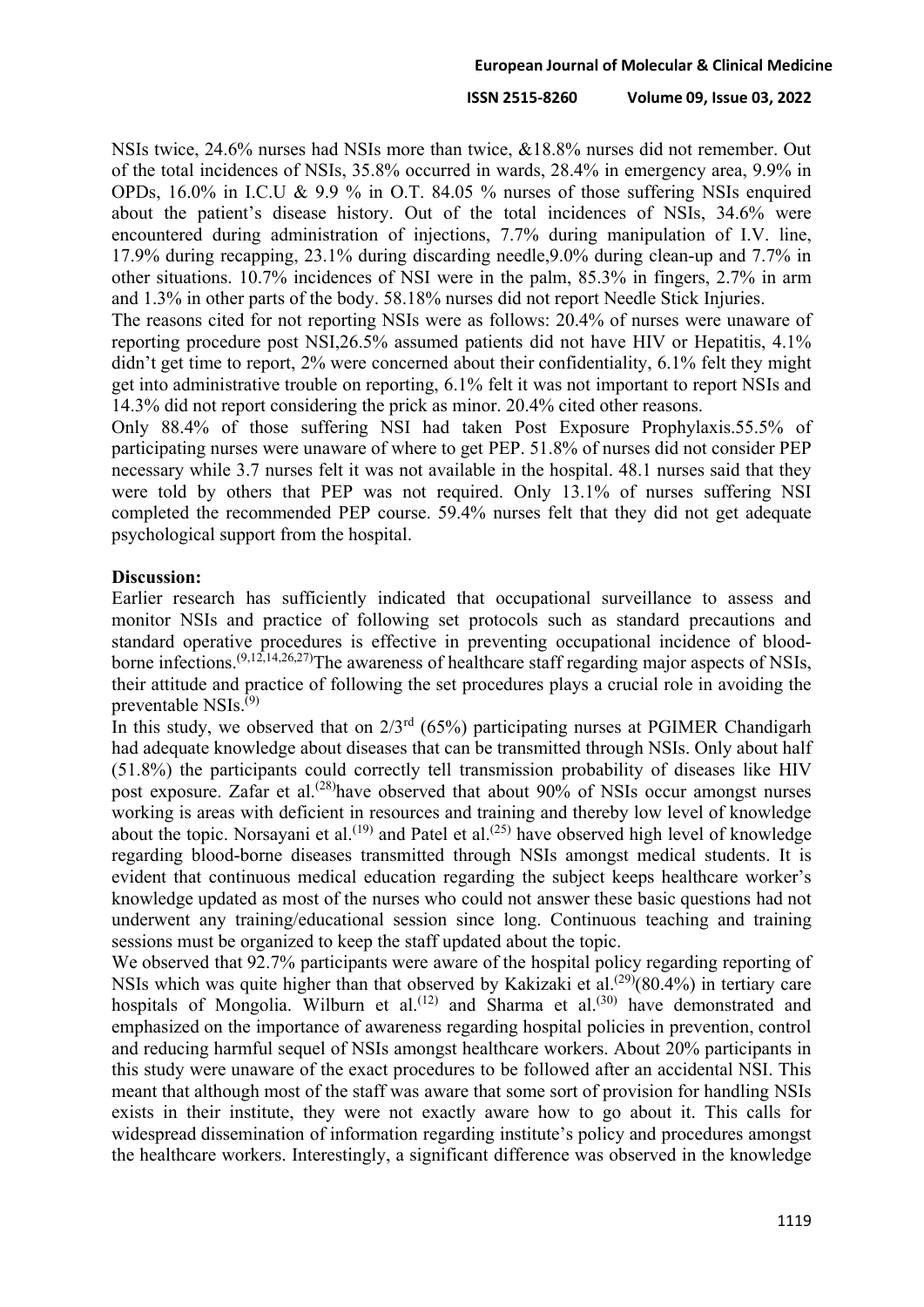scores of female nurses when compared to that of male nurses, females having higher knowledge level than males.

Only half of the nurses (50.6%) admitted wearing gloves and about  $1/3^{rd}$  (34.1%) indulged in re-capping of needles. 17.9% NSIs occurred during re-capping & 23.1% NSIs occurred while discarding needles. The rate of NSI attributable to re-capping was very high in our study as was the rate of indulging in this practice. Yenesew et  $al^{(14)}$  have demonstrated significant relationship of adhering to standard precautions and reduced incidence of transmitting bloodborne infection in healthcare setups. Wicker et al.<sup> $(4)$ </sup> observed good compliance to standard precautions in a 1247 bedded hospital with 4080 employees in Germany and consequently only 5.2% of NSIs were related to re-capping. Similarly Salelkar et al.<sup>(5)</sup> observed 6.3% NSIs attributable to re-capping. The institute needs to emphasize on discouraging the practice of re-capping which would bring down incidence of NSIs considerably.

A very high proportion of nurses (58.18%) did not report NSIs. Low rate of reporting (underreporting) has been observed by many researchers and is a common occurrence world-wide. Reporting rate varies widely across category of healthcare workers, disciplines, area, region and countries.  $(3-5,9,19,23,25,29)$ Unawareness about the procedures to be followed and personal assumption of the healthcare staff that patient is not having HIV or Hepatitis without adequate scientific evidence accounted for about half the NSIs going unreported in this institute. PEP has been shown to prevent occurrence of diseases like HIV in 80-90% cases of NSIs and thus all NSIs must be promptly reported, investigated and treated. The healthcare workers must be sensitized regarding the need for reporting every NSI and a prompt and seamless procedure for the same must be there in the healthcare institutes to exact maximum compliance.

We also observed that a considerable proportion (59.4%) of nurses reported that they did not get adequate psychological support from the hospital after an incidence of NSI. This is an important observation worth pondering and must be taken seriously by the institute. Reasons for such a feeling amongst the healthcare staff needs to be addressed on priority basis if we have to succeed in attaining their compliance in reporting.

Limitation of this study was that it did not compare or take into account the incidence of NSI amongst other category of healthcare staff. The reasons for low reporting rate despite acceptable level of knowledge could not be evaluated using the study tool and must be researched further.

## **Conclusion:**

Incidence of NSIs amongst nursing staff of the institute was observed to be high (42.1%). Non-compliance to standard precautions and preventive measures was observed highly prevalent amongst the nurses. Despite an acceptable level of knowledge regarding institute policy and procedures to be followed in case of NSI, there was high incidence of underreporting from the nursing staff. About half of them felt having received inadequate psychological support from the hospital in the event of NSI. This calls for a review of the steps being taken by the institute for awareness of its staff and encouraging safe practices amongst them. Focus also needs to kept on providing adequate support in case of any event of NSI. There is a need for rigorous and continuous education-cum-training programme to be in place.

## **References:**

1. Lee JM, Botteman MF, Nicklasson L, Cobden D, Pashos CL. Needlestick injury in acute care nurses caring for patients with diabetes mellitus: a retrospective study. Curr Med Res Opin. 2005;21(5):741–7.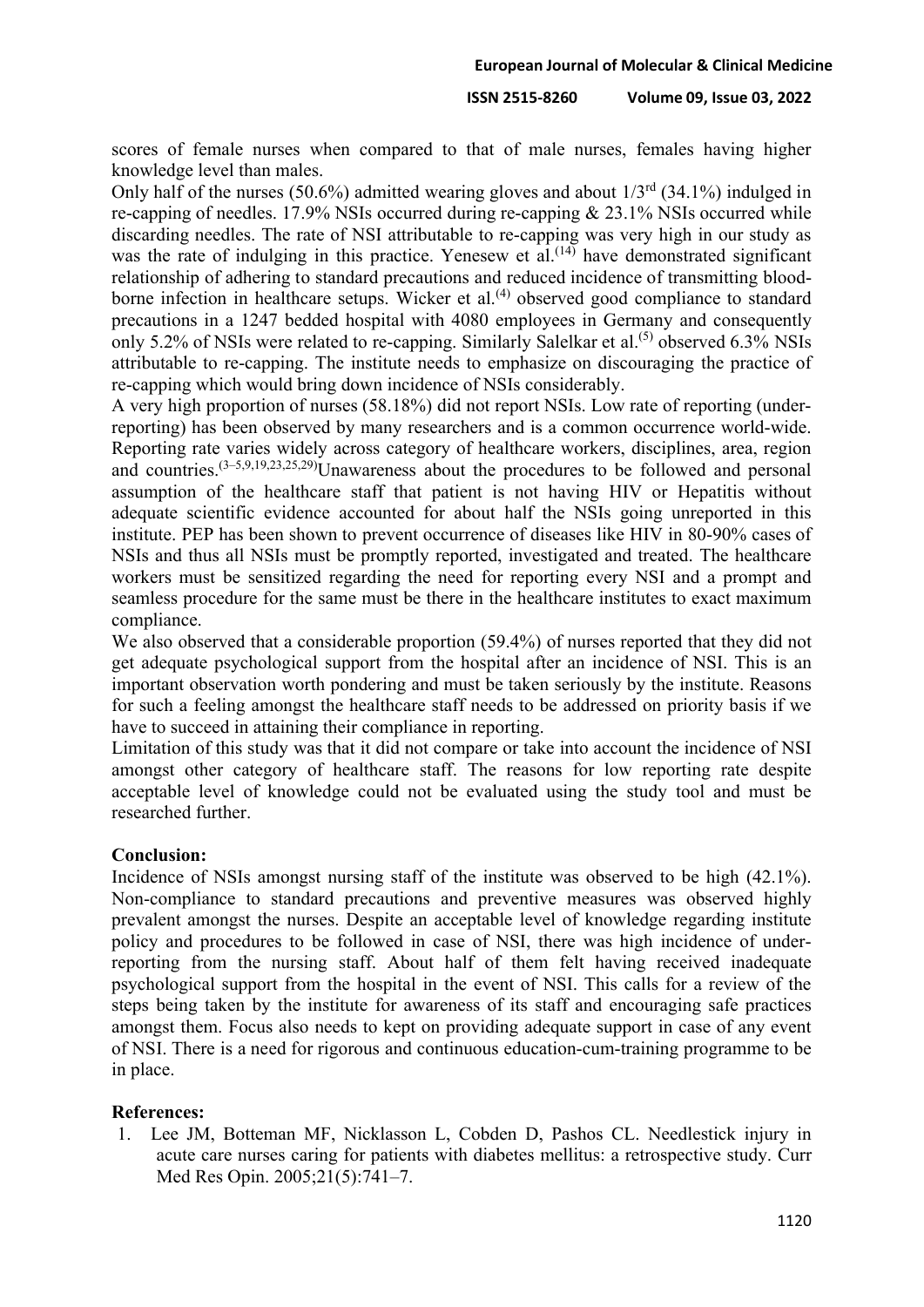- 2. Joardar GK, Chatterjee C, Sadhukhan SK, Chakraborty M, Dass P, Mandal A. Needle sticks injury among nurses involved in patient care: a study in two medical college hospitals of West Bengal. Indian J Public Health. 2008;52(3):150–2.
- 3. Prüss-Üstün A, Rapiti E, Hutin Y. Estimation of the global burden of disease attributable to contaminated sharps injuries among health-care workers. Am J Ind Med. 2005;48(6):482–90.
- 4. Wicker S, Ludwig A-M, Gottschalk R, Rabenau HF. Needlestick injuries among health care workers: Occupational hazard or avoidable hazard? Wien Klin Wochenschr. 2008;120(15–16):486–92.
- 5. Vaz F, Salelkar S, Motghare D, Kulkarni M. Study of needle stick injuries among health care workers at a tertiary care hospital. Indian J Public Health. 2010;54(1):18.
- 6. Hospital eTool: Healthcare Wide Hazards Needlestick/Sharps Injuries [Internet]. [cited 2020 Oct 18]. Available from: https://www.osha.gov/SLTC/etools/hospital/hazards/sharps/sharps.html#standard
- 7. Motaarefi H, Mahmoudi H, Mohammadi E, Hasanpour-Dehkordi A. Factors associated with needlestick injuries in health care occupations: A systematic review. J Clin Diagn Res JCDR. 2016;10(8):IE01–4.
- 8. Talaat M. Occupational exposure to needlestick injuries and hepatitis B vaccination coverage among health care workers in Egypt. Am J Infect Control. 2003;31(8):469– 74.
- 9. Rodrigues C. Needle stick injuries & the health care worker--the time to act is now. Indian J Med Res. 2010;131:384–6.
- 10. Occupational Exposure to Bloodborne Pathogens;Needlestick and Other Sharps Injuries; Final Rule. - 66:5317-5325 | Occupational Safety and Health Administration [Internet]. [cited 2020 Oct 18]. Available from: https://www.osha.gov/pls/oshaweb/owadisp.show\_document?p\_id=16265&p\_table=FE DERAL\_REGISTER
- 11. Enforcement Procedures for the Occupational Exposure to Bloodborne Pathogens | Occupational Safety and Health Administration [Internet]. [cited 2020 Oct 18]. Available from: https://www.osha.gov/enforcement/directives/cpl-02-02-069-0
- 12. Wilburn SQ, Eijkemans G. Preventing needlestick injuries among healthcare workers: A WHO-ICN collaboration. Int J Occup Environ Health. 2004;10(4):451–6.
- 13. Ashat M, Bhatia V, Puri S, Thakare M, Koushal V. Needle stick injury and HIV risk among health care workers in North India. Indian J Med Sci. 2011;65(9):371.
- 14. Yenesew MA, Fekadu GA. Occupational exposure to blood and body fluids among health care professionals in Bahir Dar town, Northwest Ethiopia. Saf Health Work. 2014;5(1):17–22.
- 15. Rampal L, Zakaria R, Leong J, Zain A. Needle stick and sharps injuries and factors associated among health care workers in a Malaysian hospital. Eur J Soc Sci. 2010;13:354–62.
- 16. Habib H, Khan EA, Aziz A. Prevalence and factors associated with needle stick injuries among registered nurses in public sector tertiary care hospitals of Pakistan. Public Health. 2011;3:8.
- 17. Anderson DC, Ganguli L, Packer J. Preventing needlestick injuries. BMJ. 1991;303(6799):419–419.
- 18. Shiao JSC, Lin M-S, Shih T-S, Jagger J, Chen C-J. National incidence of percutaneous injury in Taiwan healthcare workers. Res Nurs Health. 2008;31(2):172–9.